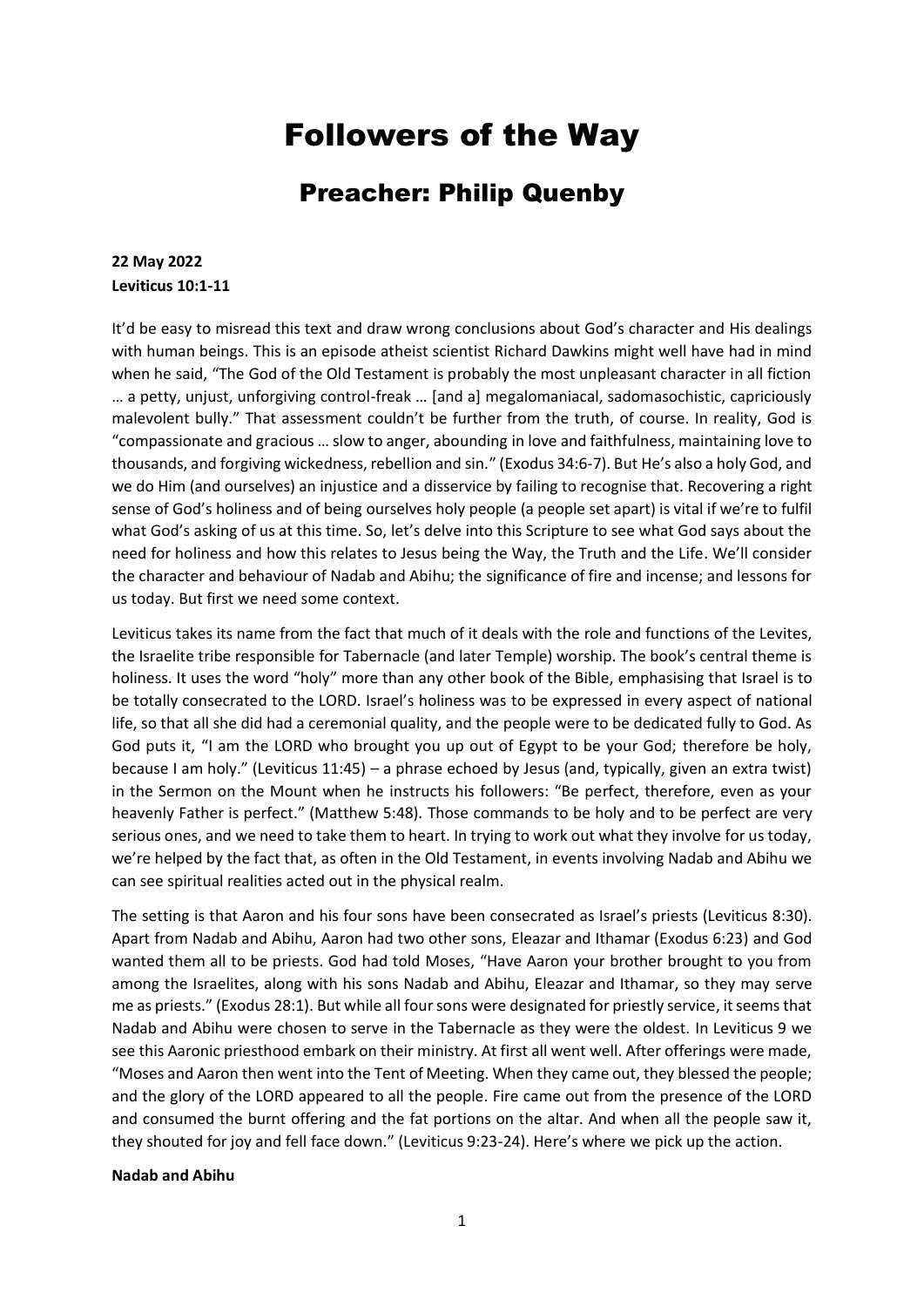Up till now, Nadab and Abihu have been shadowy figures. We've heard about them, but not seen them actively doing anything. We know little about them apart from what we can conjecture from elsewhere in Scripture. They were Levites on their father's side, as their paternal grandfather was "a man of the house of Levi [who] married a Levite woman" (Exodus 2:1). Though their mother was of the tribe of Judah (see Exodus 6:23 and Numbers 1:7), they nevertheless had the lineage necessary to qualify as priests. They must've been at least twenty-five, since that was the earliest age at which men became eligible for the priesthood (Numbers 8:24-25, though this may only have marked the start of an apprenticeship, as elsewhere the age of thirty is mentioned: see for example Numbers 3:4). Given that Aaron was by this time in his eighties, they could easily have been forty or more. At all events, they were men of mature years, not boys or teenagers. In view of the conventions of the time, it would be reasonable to assume they were married, though we're specifically told they had no sons (Numbers 3:4). That, of course, doesn't rule out their having daughters. What matters from our point of view is that they had (or should have had) the age and life experience needed to perform the role of priest in a sober and proper way. Whatever went wrong in this instance, it wasn't through youthful exuberance or not being given a decent chance to prepare for the task in hand.

In terms of the men's characters, there's nothing we can know for sure. But there are hints they didn't approach their priestly duties in the right spirit. First is that Moses quotes God as having said earlier, "in the sight of all the people I will be honoured" (Leviticus 10:3), which may make us wonder if Nadab and Abihu were slapdash or less than wholehearted in how they did their job. Second, Moses chose the immediate aftermath of his nephews' death to tell Aaron, "You and your sons are not to drink wine or other fermented drink whenever you go into the Tent of Meeting, or you will die." (Leviticus 10:9). It seems an odd thing to say at that moment unless Nadab and Abihu had been doing precisely this. So, there might've been something of an attitude problem at work, and that in turn may have reflected the way they'd been brought up. The Bible describes times when their father Aaron showed serious character flaws: he failed to exercise proper control over the people during the incident with the Golden Calf (see Exodus 32:25) and subsequently joined with his sister Miriam in opposing Moses' leadership (Numbers 12). Certainly, in this instance Aaron seemingly had nothing to offer in terms of explanation or mitigation for his sons' behaviour, since when Moses reminded him of "what the LORD spoke of … Aaron remained silent." (Leviticus 10:3).

As I say, all this is supposition, but it adds to the set of circumstances that help explain why God responded as He did to what we might otherwise be tempted to regard as an innocent mistake, and a pretty harmless one at that. Levites had special privileges, but for that very reason, were also held to a correspondingly higher standard than the other eleven tribes of Israel. As God warned, "Among those who approach me I will show myself holy." (Leviticus 10:3). Through the death and atoning sacrifice of Jesus, believers have the ability to approach God at any time. It's an immense privilege, but we need to recognise that in any circumstances other than under the covering of Christ's shed blood, we'd be taking our lives in our hands. God's "eyes are too pure to look on evil" (Habakkuk 1:13) and we are miserable sinners, "for all have sinned and fallen short of the glory of God." (Romans 3:23). A holy God is not to be trifled with, and to come into His presence in the wrong circumstances is to invite death, since He is "a consuming fire" (Deuteronomy 4:24, Isaiah 30:27, Hebrews 12:29) and "noone may see [God] and live" (Exodus 33:20). Which brings us to the offering of "unauthorised fire before the LORD, contrary to his command." (Leviticus 10:1).

#### **Fire and incense**

To get to the bottom of this, we need to know what fire stands for. Here are the first five occasions on which that word is used in the Old Testament: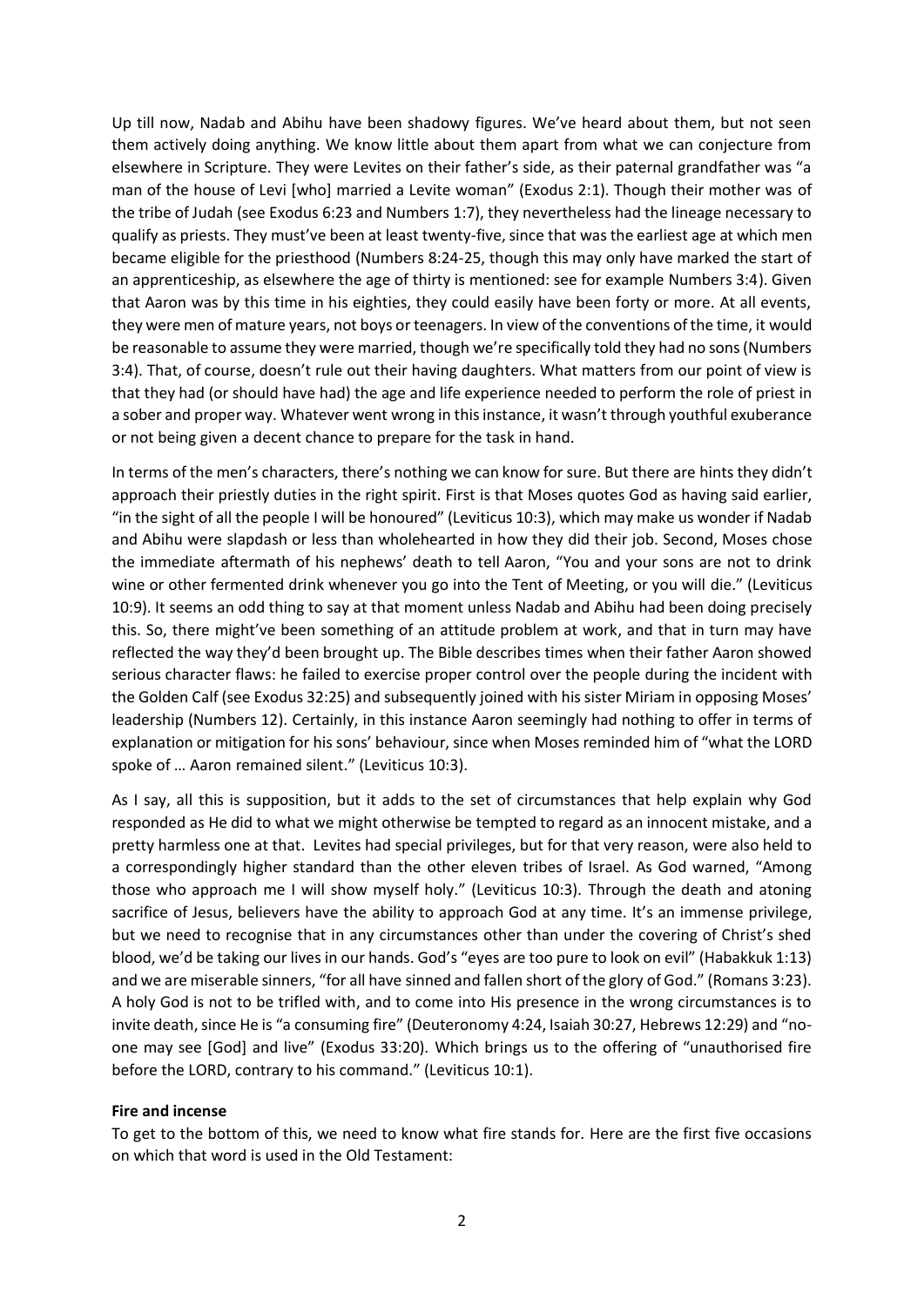- Fire for the sacrifice of Isaac (Genesis 22:6-7);
- Flames of fire from within the burning bush (Exodus 3:2);
- Roasting of the Passover lamb over a fire (Exodus 12:8);
- The pillar of fire and cloud that came between Israel and the army of Pharaoh (Exodus 13:21- 22 and 14:24); and
- The LORD descending on Mount Sinai in fire prior to giving the Ten Commandments (Exodus 19:18).

These usages bring together the following ideas:

- Substitutionary and atoning sacrifice (Isaac and the Passover lamb);
- The presence of a holy God (on Horeb, Moses was told, "Take off your sandals, for the place where you are standing is holy ground": Exodus 3:5);
- The separation of holy and unholy (the pillar of fire and cloud "brought darkness to the one side [the Egyptians] and light to the other side [Israel], so neither went near the other all night long." Exodus 14:20);
- The utter seriousness with which we should treat God's laws and commandments (fire on Mount Sinai).

(Incidentally, the equivalent first mentions of fire in the New Testament all relate to judgment and hell (Matthew 3:10-12, 5:22, 6:30, 7:19, 13:40), though later the Holy Spirit comes on believers at the first Pentecost with "tongues of fire" (Acts 2:3) and the Spirit's fire is mentioned in 1 Thessalonians 5:19.)

Incense is associated with worship and prayer. Detailed instructions for its use are given in Exodus 30:7-9 and the formula for making it is specified in Exodus 30:34-38. This special mix is for sacred purposes only, so "Whoever makes any like it to enjoy its fragrance must be cut off from his people." (Exodus 30:38). Incense symbolises prayer rising up to heaven: "Let my prayer be accepted as sweetsmelling incense in your presence. Let the lifting up of my hands in prayer be accepted as an evening sacrifice" (Ps 141:2). Likewise in the New Testament, incense represents "the prayers of the saints" (Revelation 5:8). As with other activities involving God and His service, it should be approached with reverence and proper decorum. When king Uzziah wrongly entered the temple to burn incense, he was struck with leprosy (2 Chronicles 26:16-21).

Putting these components together, we can start to understand the seriousness of what Nadab and Abihu did. Their fire was "unauthorised" since it wasn't holy fire taken from the altar of incense (see Exodus 30:1-6) but "common fire" taken from an ordinary, everyday source. When they put this with the incense and "offered it before the LORD" (Leviticus 10:1), they were mixing sacred and profane, holy and unholy – and doing this "contrary to [God's] command." (Leviticus 10:1). The importance of strict obedience to God's commands is underlined over and over again during Moses' leadership of Israel, as we see in the constant repetition of the phrase, "Moses did as the LORD commanded him" or a similar wording: see for example Leviticus 8:4, 8:9, 8:13, 8:17, 8:21, 8:29, 9:7, 9:10 and 10:15, with more in Exodus and elsewhere. But the brothers weren't simply failing to obey an obscure ceremonial requirement. They were attempting to enter God's presence without the atoning work of sacrifice done on their behalf, as represented by the fire on the altar that burnt up the sacrificial offering. Only a short while earlier, Aaron had correctly offered up a sacrifice, in response to which "the glory of the LORD appeared to all the people." (Leviticus 9:23). In that instance, instead of fire consuming those offering the sacrifice, "Fire came out from the presence of the LORD and consumed the burnt offering and the fat portions on the altar." (Leviticus 9:24).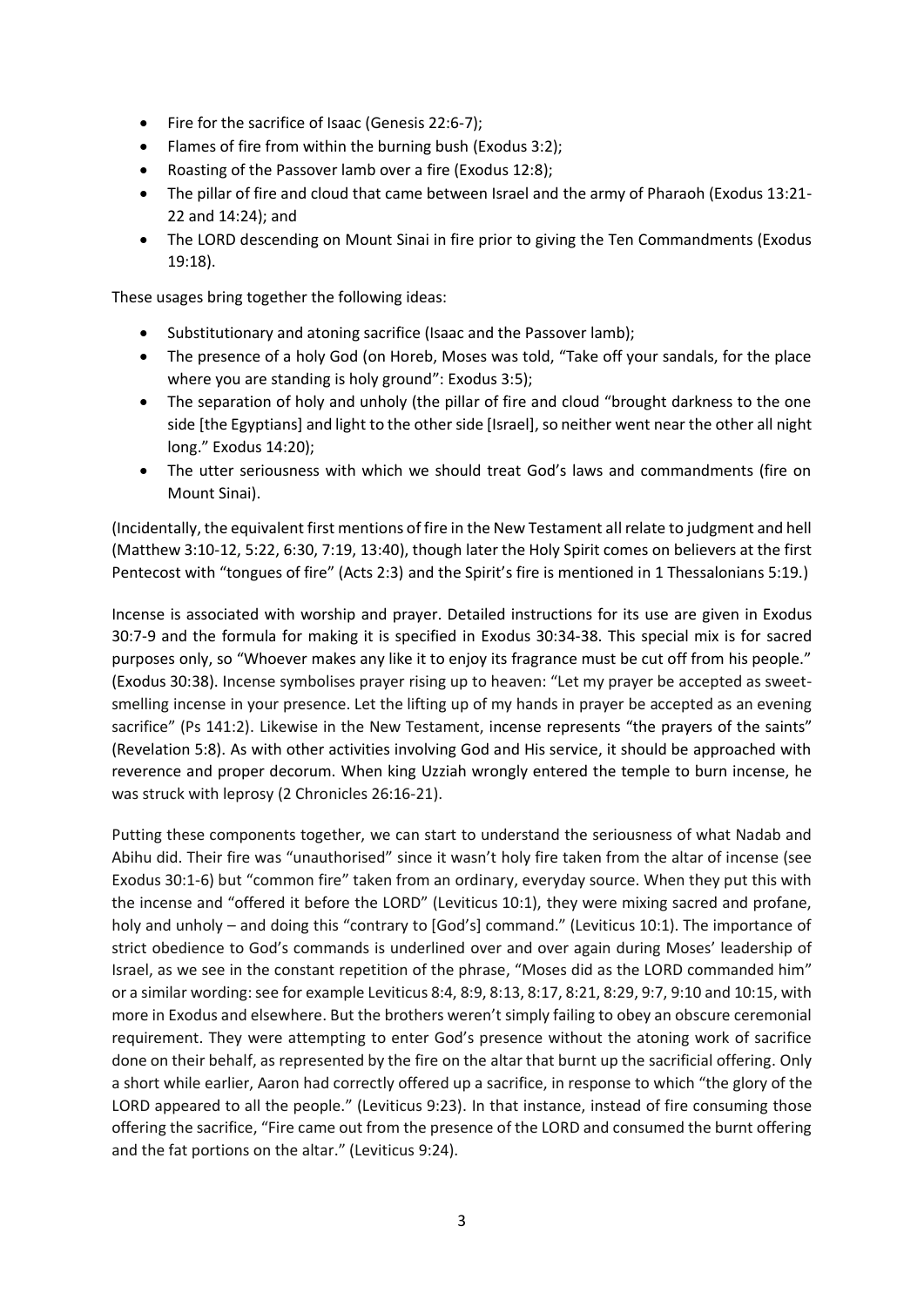This is a picture for us of the spiritual reality Jesus proclaimed when he said, "I tell you the truth, the man who does not enter the sheep pen by the gate, but climbs in by some other way, is a thief and a robber." (John 10:1). Jesus is *the* Way. It's His sacrifice, and His sacrifice alone, that enables us to be treated as righteous in the eyes of a holy God, to gain eternal life and to approach the throne of the heavenly King, because as He said, "No-one comes to the Father except through me." (John 14:6). Anyone who tries to do things another way is quite literally playing with fire. When unholy things and a sinful world come before the presence of a holy God, there's bound to be a serious reaction. Nadab and Abihu's unauthorised fire was met by "fire [which] came out from the presence of the LORD and consumed them, and they died before the LORD." (Leviticus 10:2). No wonder Moses admonished his grieving brother, saying, "You must distinguish between the holy and the common, between the unclean and the clean, and you must teach the Israelites all the decrees the LORD has given them through Moses." (Leviticus 10:11). Again, we might legitimately question whether Aaron had failed to follow through properly on the things he'd been tasked with doing.

Jesus is *the* Way and He's also *the* Truth. What happens after Nadab and Abihu die may seem brutal, but it's a consequence of the need for truth. Their dead bodies are carried outside the camp by the men's cousins: Leviticus 10:4-5. They've become unclean and must be dealt with accordingly. That's hard, but it's the truth. Neither Aaron nor his surviving sons are allowed usual mourning rituals, on pain of their own death (Leviticus 10:6). That's hard, but it's so the priests are seen to endorse God's actions and not to suggest they're in any way unfair or disproportionate. The priests must stand for the Truth, even when it's uncomfortable, costly and contrary to traditional expectations. Those in a place of power or authority often have to bear burdens others do not, which is why Moses instructed Aaron, "your relatives, all the house of Israel, may mourn for those the LORD has destroyed by fire" (Leviticus 10:7), though Aaron himself was forbidden to do so.

The Way isn't by any means easy. Jesus said, "Enter through the narrow gate. For wide is the gate and broad is the road that leads to destruction, and many enter through it. But small is the gate and narrow the road that leads to life, and only a few find it." (Matthew 7:13-14). Truth can sometimes be hard. But following the Way and sticking to the Truth are worth it, because they lead to Life. In the light of this, what can we take from this story for the present day?

#### **Application**

Both the Old Testament call to holiness and New Testament call to perfection might seem things we can't hope to attain in this life. We know from history and even more from personal experience that it's impossible by human efforts alone to live up to the righteous demands of a holy God, still less to be holy or perfect ourselves. God doesn't set us up to fail, but He does want us to recognise what we are and who He is. If we do this, then we learn to depend on him in all things. Rather than frustrate us, God wants to teach us and build us up. The Law of Moses was designed to lead the Israelites to be dependent on God. And just as God gave rituals and sacrifices for cleansing a sinful people, so He wants us to learn that only through the supernatural provision of a sinless Saviour can we hope to achieve holiness.

## **Lesson 1: recognise God's holiness and increase in fear of the LORD.**

To be holy means being made sacred, set apart for the service of God, morally pure, free from sin and sinful affections, of high spiritual excellence. Our setting apart as believers is of a moral and spiritual nature. We shouldn't follow the ways of the world but the ways of God, and show a different example of how life can and should be lived. We're to have different dynamics in our relationships and different ways of acting, so we "do not conform any longer to the pattern of this world, but [are] transformed